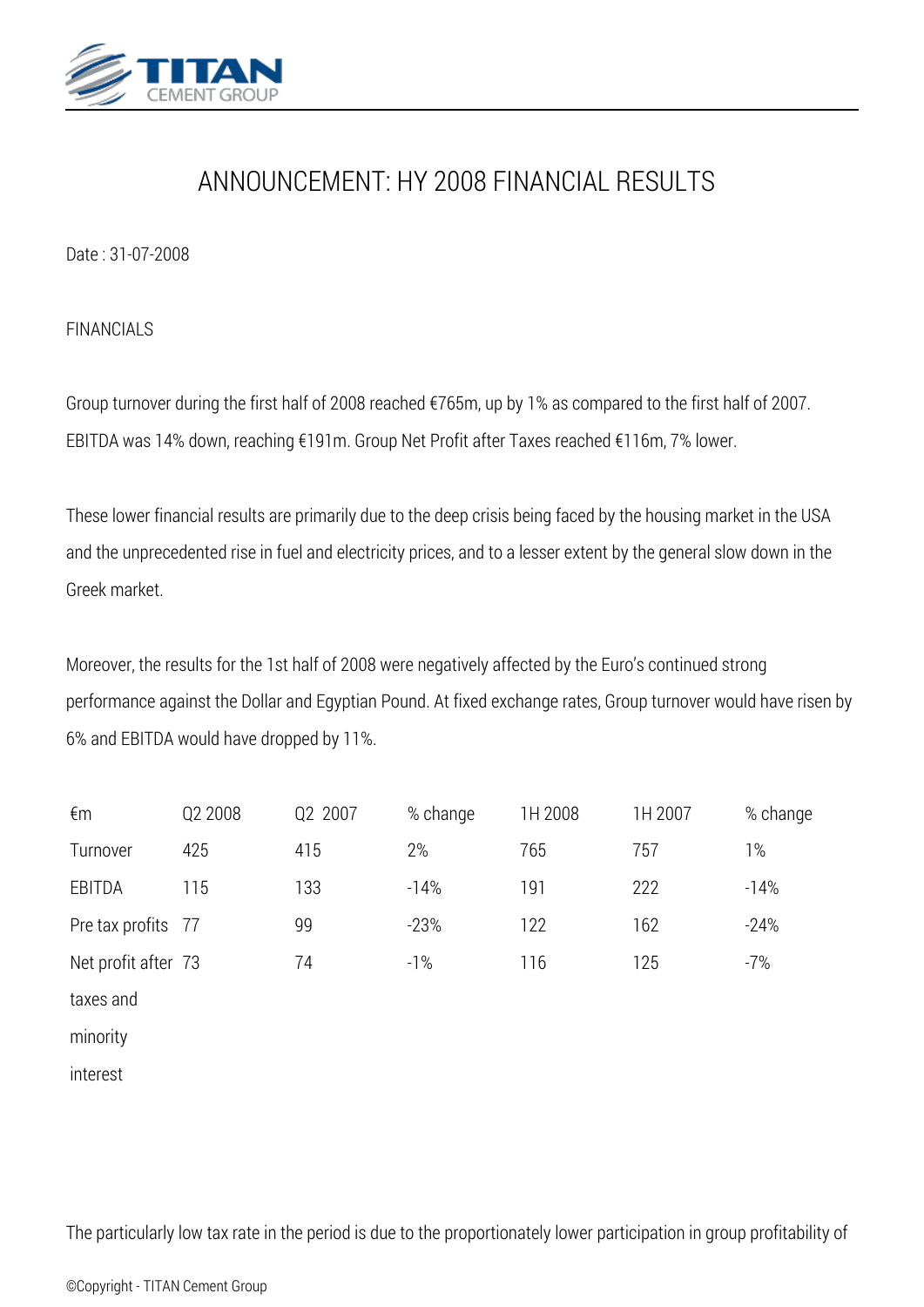

*countries with high tax rates.*

*In Greece the reduced consumption of construction materials compared to the high levels noted in the 1st half of 2007 resulted in a slowdown in demand for our products. At the same time, solid fuel prices also rose to unprecedented levels. However, their impact on cost was partly mitigated by the continuing investments made in more efficient energy management. EBITDA dropped by 12% compared to the same period last year and stood at €91m.*

*In the USA, the ongoing housing market crisis had an intense negative impact on demand for building materials. Moreover, the increasing cost of energy reduced margins. Operating profits dropped by 58% (52% in USD) and stood at €26m.*

*In a positive turn of events, US Federal Court of Appeals in Atlanta issued a ruling on the 9th of May 2008, which removed the ban on mineral extraction at Lakebelt, Miami which had been imposed by the District Court of South Florida in July 2007.*

*In Southeastern Europe, market conditions improved further especially in Bulgaria and, to a certain extent in Serbia, and despite the increased energy costs operating results rose by 19% to €51m.*

*Finally, developments in Egypt led to significant improvements in Eastern Mediterranean financial results. Operating profits rose by 66% to €23m. The primary reasons for this increase in profits were the growing Egyptian market and acquisition on May 6 2008 of the remaining 50% in the Egyptian joint venture which owns the Beni Suef Cement Company and the Alexandria Portland Cement Company. Proportional consolidation of the group's new operations in Turkey from 17.4.2008 also made a smaller, but positive contribution.*

## *BUSINESS DEVELOPMENT*

*During the first half, the group invested €567m for business development and modernisation. Capex reached €97m while acquisition spending was €470m.*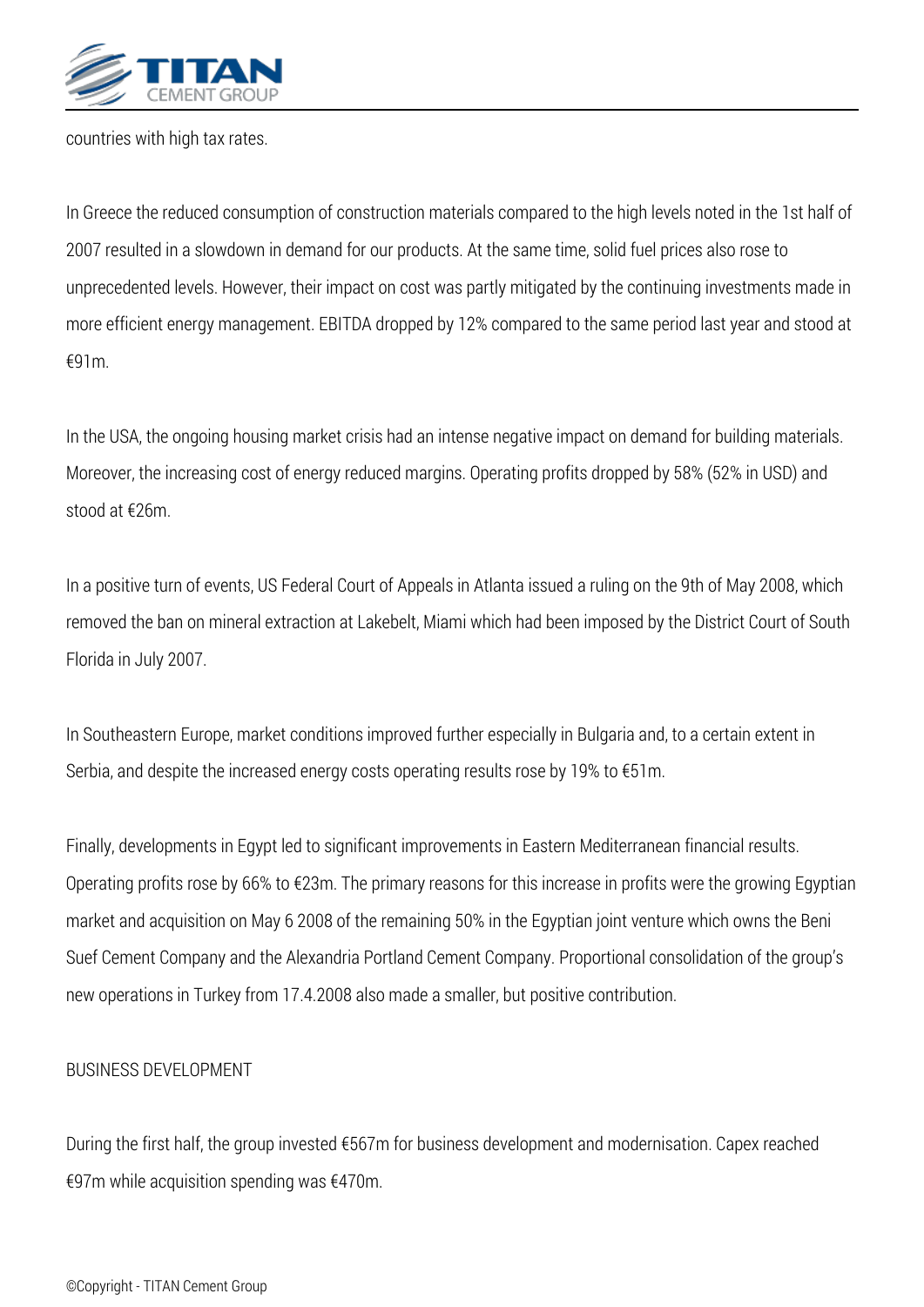

*More specifically, during the second quarter the group concluded two important acquisitions in emerging markets with strong macroeconomic and demographic potential: 50% of Adocim Cimento in Turkey, and the remaining 50% of the Egyptian joint venture which owns the Beni Suef Cement Company and the Alexandria Portland Cement Company, and consequently the two plants of the same names, with an annual production capacity of 3.3m MT.*

*The most important projects currently under development are the construction of a new plant in Albania with a production capacity of 1.5 million tonnes per year, and the construction of an additional new production line at the Beni Suef plant in Egypt (also with a production capacity of 1.5 million tonnes) both of which are expected to be completed at the end of 2009.*

*These important investments, which were made during the 1st half of 2008 resulted in an increase in group net debt from €565 million to €1,058 million.*

## *PROSPECTS FOR THE 2nd HALF OF 2008*

*The prospects for the balance of 2008 are expected to be affected by the slow down in global economic growth and the marked decoupling between developing and mature markets. Although emerging markets are likely to continue to grow, the prevalent view is of a possible recession in the US and a slow down in Europe's economies.*

*Demand for the group's products in Greece is expected to be moderately lower than the high levels of 2007 despite the expected increase in infrastructure projects as the high levels of housing stock depress construction activity.*

*The allocation of CO2 emission trading rights by the Ministry of the Environment, Planning & Public Works for the period 2008-2012 has not yet been announced and consequently it is not yet feasible to calculate its impact. It is possible that the final allocation will lead to a reduction in cement production in Greece over that period.*

*In the USA the Portland Cement Association (PCA) predicts a further reduction in cement consumption. The positive developments on the Lakebelt issue are expected to have a positive impact on the performance of the*